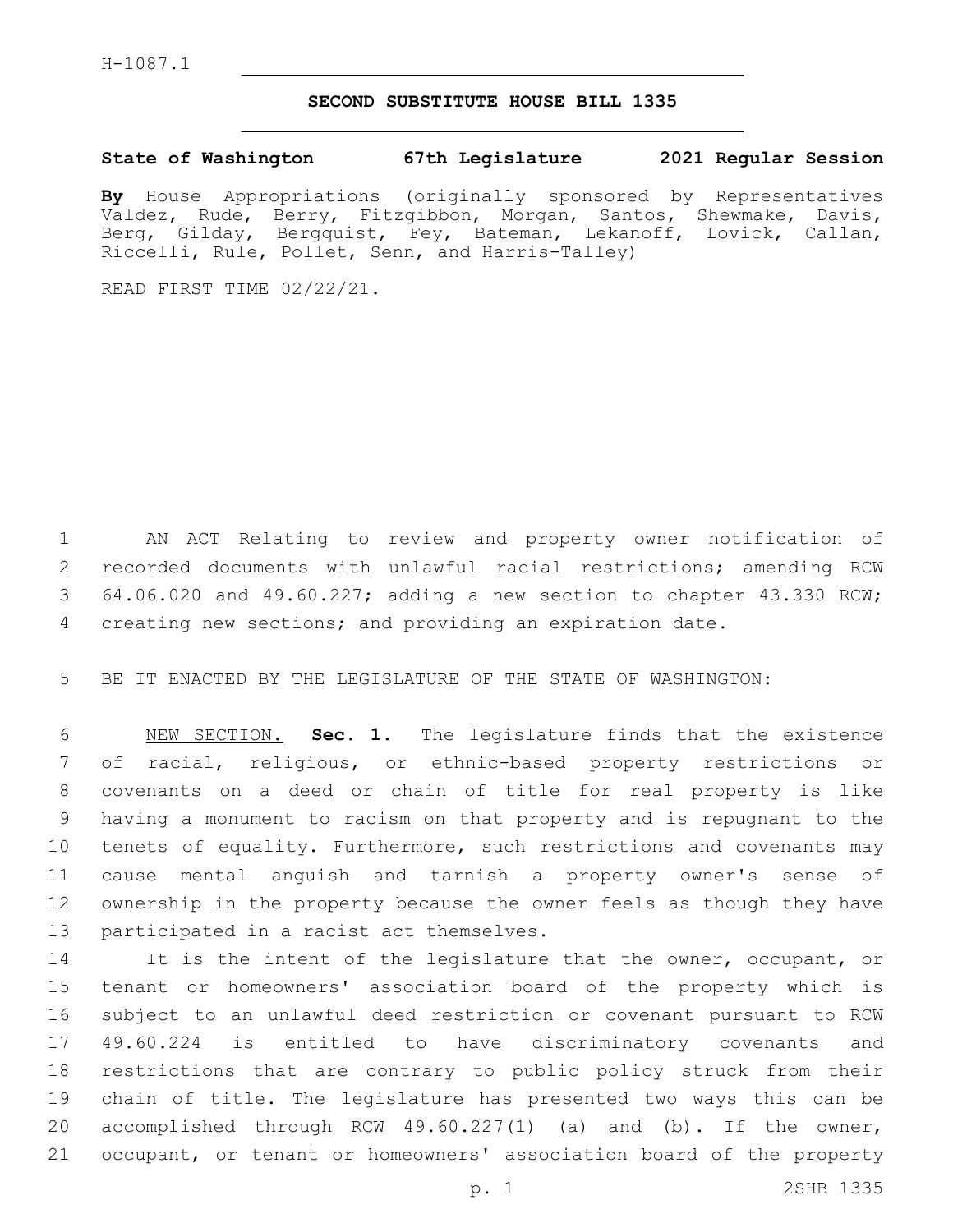elects to pursue a judicial remedy, the legislature intends that the court issue a declaratory judgment ordering the county auditor, or in charter counties the county official charged with the responsibility for recording instruments in the county records, to entirely strike the racist or otherwise discriminatory covenants from the chain of title. Striking the language does not prevent preservation of the original record, outside of the chain of title, for historical or 8 archival purposes.

 The legislature finds that striking racist, religious, and ethnic restrictions or covenants from the chain of title is no different than having an offensive statutory monument which the owner may entirely remove. So too should the owner be able to entirely remove the offensive written monument to racism or other unconstitutional 14 discrimination.

 NEW SECTION. **Sec. 2.** A new section is added to chapter 43.330 16 RCW to read as follows:

 (1) Subject to the availability of amounts appropriated for this specific purpose, the department shall establish and administer a grant program to review existing recorded covenants and deed restrictions to identify those recorded documents that include racial or other restrictions unlawful under RCW 49.60.224 and provide notice 22 to property owners of such restrictions.

 (2) The department shall establish a process for accepting grant applications from public and private not-for-profit higher education institutions that are regionally accredited, including application guidelines and deadlines. The department shall begin awarding grants 27 no later than January 1, 2022.

 (3) The higher education institutions selected to participate in the grant program shall review existing recorded covenants and deed restrictions to identify those recorded documents that include racial or other restrictions on property ownership or use against protected classes that are unlawful under RCW 49.60.224. Higher education institutions shall provide notification to each property owner who owns property subject to such racial or other unlawful restrictions and the county auditor of the county within which the restrictions were found. Selected higher education institutions are encouraged to utilize students, including law and graduate students, to complete the requirements of the grant program as part of educational and 39 training programs.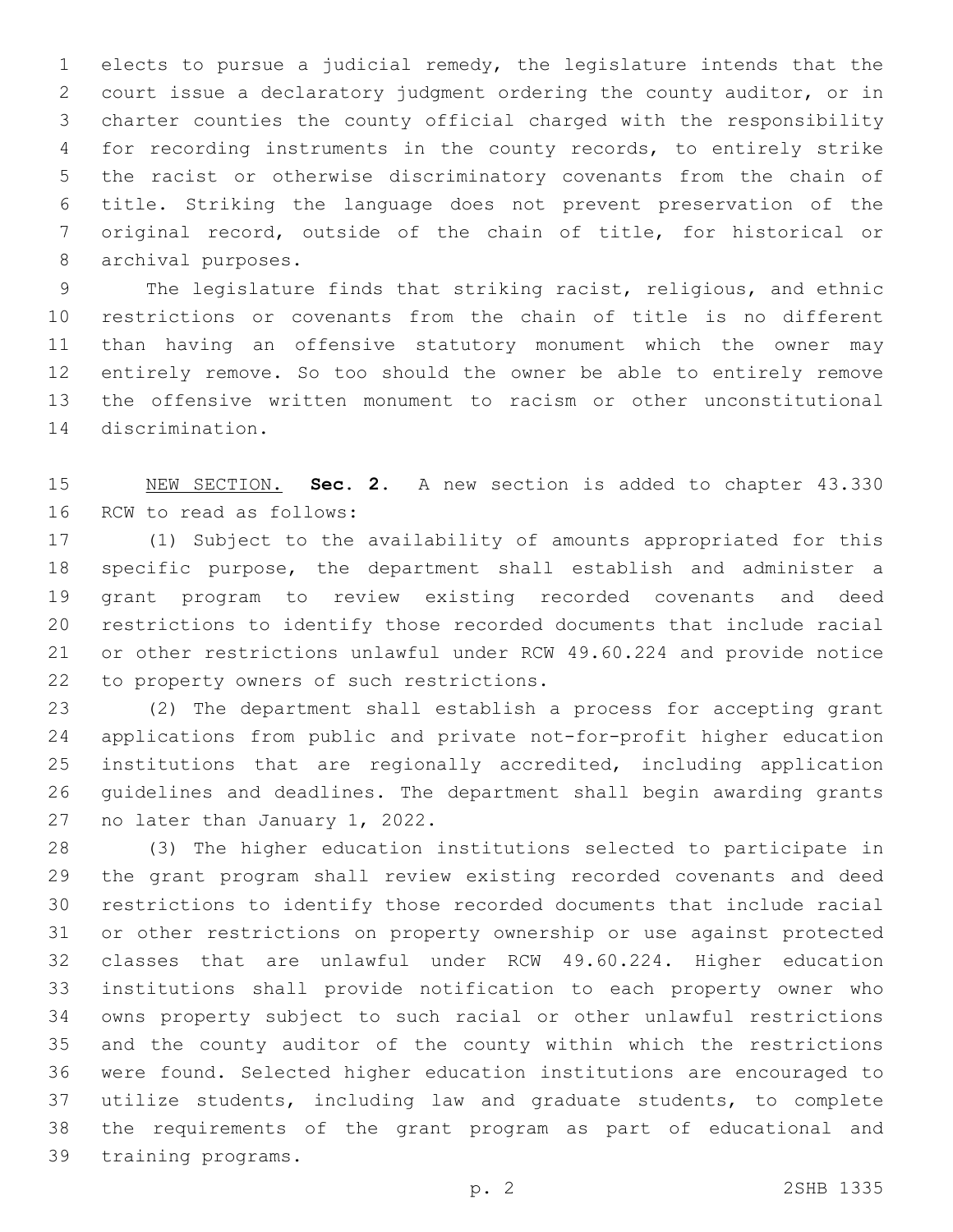1 (4) This section expires July 1, 2027.

 **Sec. 3.** RCW 64.06.020 and 2019 c 455 s 3 are each amended to 3 read as follows:

 (1) In a transaction for the sale of improved residential real property, the seller shall, unless the buyer has expressly waived the right to receive the disclosure statement under RCW 64.06.010, or unless the transfer is otherwise exempt under RCW 64.06.010, deliver to the buyer a completed seller disclosure statement in the following format and that contains, at a minimum, the following information:

10 INSTRUCTIONS TO THE SELLER

 Please complete the following form. Do not leave any spaces blank. If 12 the question clearly does not apply to the property write "NA." If the answer is "yes" to any \* items, please explain on attached sheets. Please refer to the line number(s) of the question(s) when you provide your explanation(s). For your protection you must date and sign each page of this disclosure statement and each attachment. Delivery of the disclosure statement must occur not later than five business days, unless otherwise agreed, after mutual acceptance of a written contract to purchase between a buyer and a seller.

## 20 NOTICE TO THE BUYER

 THE FOLLOWING DISCLOSURES ARE MADE BY SELLER ABOUT THE CONDITION OF THE PROPERTY LOCATED AT. . . . . . . . . . . . . . . . . . . . . . . ("THE PROPERTY"), OR AS LEGALLY DESCRIBED ON ATTACHED EXHIBIT A.

 SELLER MAKES THE FOLLOWING DISCLOSURES OF EXISTING MATERIAL FACTS OR MATERIAL DEFECTS TO BUYER BASED ON SELLER'S ACTUAL KNOWLEDGE OF THE PROPERTY AT THE TIME SELLER COMPLETES THIS DISCLOSURE STATEMENT. UNLESS YOU AND SELLER OTHERWISE AGREE IN WRITING, YOU HAVE THREE BUSINESS DAYS FROM THE DAY SELLER OR SELLER'S AGENT DELIVERS THIS DISCLOSURE STATEMENT TO YOU TO RESCIND THE AGREEMENT BY DELIVERING A SEPARATELY SIGNED WRITTEN STATEMENT OF RESCISSION TO SELLER OR SELLER'S AGENT. IF THE SELLER DOES NOT GIVE YOU A COMPLETED DISCLOSURE STATEMENT, THEN YOU MAY WAIVE THE RIGHT TO RESCIND PRIOR TO OR AFTER THE TIME YOU ENTER INTO A SALE AGREEMENT.

 THE FOLLOWING ARE DISCLOSURES MADE BY SELLER AND ARE NOT THE REPRESENTATIONS OF ANY REAL ESTATE LICENSEE OR OTHER PARTY. THIS INFORMATION IS FOR DISCLOSURE ONLY AND IS NOT INTENDED TO BE A PART OF ANY WRITTEN AGREEMENT BETWEEN BUYER AND SELLER.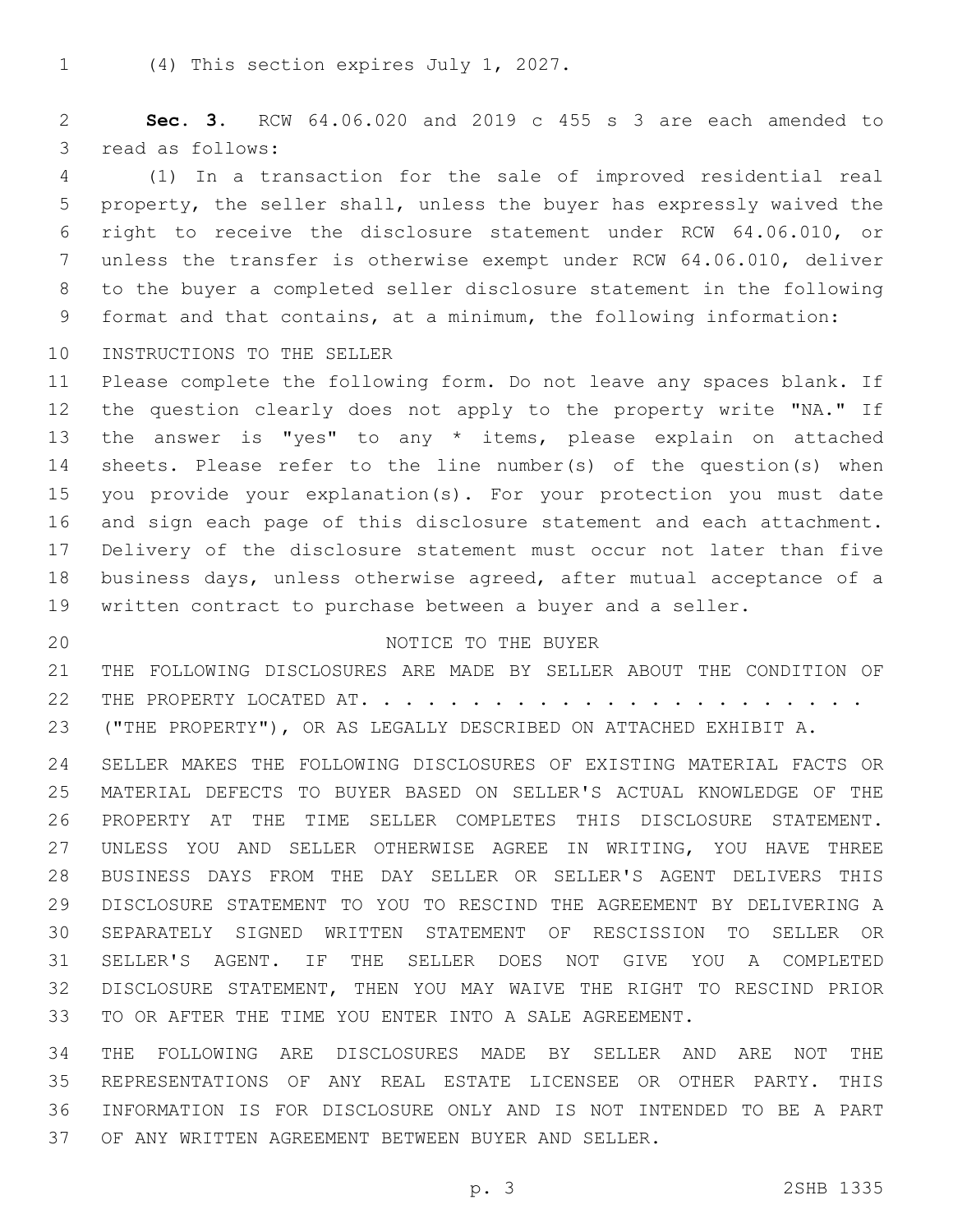FOR A MORE COMPREHENSIVE EXAMINATION OF THE SPECIFIC CONDITION OF THIS PROPERTY YOU ARE ADVISED TO OBTAIN AND PAY FOR THE SERVICES OF QUALIFIED EXPERTS TO INSPECT THE PROPERTY, WHICH MAY INCLUDE, WITHOUT LIMITATION, ARCHITECTS, ENGINEERS, LAND SURVEYORS, PLUMBERS, ELECTRICIANS, ROOFERS, BUILDING INSPECTORS, ON-SITE WASTEWATER TREATMENT INSPECTORS, OR STRUCTURAL PEST INSPECTORS. THE PROSPECTIVE BUYER AND SELLER MAY WISH TO OBTAIN PROFESSIONAL ADVICE OR INSPECTIONS OF THE PROPERTY OR TO PROVIDE APPROPRIATE PROVISIONS IN A CONTRACT BETWEEN THEM WITH RESPECT TO ANY ADVICE, INSPECTION, DEFECTS 10 OR WARRANTIES.

11 Seller . . . . is/ . . . . is not occupying the property.

| 12 | <b>I. SELLER'S DISCLOSURES:</b>                                                   |                          |                                   |                                         |  |  |  |  |
|----|-----------------------------------------------------------------------------------|--------------------------|-----------------------------------|-----------------------------------------|--|--|--|--|
| 13 | *If you answer "Yes" to a question with an asterisk (*), please explain your      |                          |                                   |                                         |  |  |  |  |
| 14 | answer and attach documents, if available and not otherwise publicly recorded. If |                          |                                   |                                         |  |  |  |  |
| 15 |                                                                                   |                          | necessary, use an attached sheet. |                                         |  |  |  |  |
| 16 |                                                                                   |                          |                                   | 1. TITLE                                |  |  |  |  |
| 17 | $\lceil \cdot \rceil$ Yes                                                         | $\lceil \cdot \rceil$ No | [] Don't know                     | A. Do you have legal authority to sell  |  |  |  |  |
| 18 |                                                                                   |                          |                                   | the property? If no, please explain.    |  |  |  |  |
| 19 | $\lceil$   Yes                                                                    | $\lceil \cdot \rceil$ No | [ ] Don't know                    | *B. Is title to the property subject to |  |  |  |  |
| 20 |                                                                                   |                          |                                   | any of the following?                   |  |  |  |  |
| 21 |                                                                                   |                          |                                   | (1) First right of refusal              |  |  |  |  |
| 22 |                                                                                   |                          |                                   | (2) Option                              |  |  |  |  |
| 23 |                                                                                   |                          |                                   | (3) Lease or rental agreement           |  |  |  |  |
| 24 |                                                                                   |                          |                                   | $(4)$ Life estate?                      |  |  |  |  |
| 25 | $\lceil \cdot \rceil$ Yes                                                         | $\lceil \cdot \rceil$ No | [] Don't know                     | *C. Are there any encroachments,        |  |  |  |  |
| 26 |                                                                                   |                          |                                   | boundary agreements, or boundary        |  |  |  |  |
| 27 |                                                                                   |                          |                                   | disputes?                               |  |  |  |  |
| 28 | [ ] Yes                                                                           | $[ ]$ No                 | [] Don't know                     | *D. Is there a private road or easement |  |  |  |  |
| 29 |                                                                                   |                          |                                   | agreement for access to the property?   |  |  |  |  |
| 30 | [ ] Yes                                                                           | $[$   No                 | [] Don't know                     | *E. Are there any rights-of-way,        |  |  |  |  |
| 31 |                                                                                   |                          |                                   | easements, or access limitations that   |  |  |  |  |
| 32 |                                                                                   |                          |                                   | may affect the Buyer's use of the       |  |  |  |  |
| 33 |                                                                                   |                          |                                   | property?                               |  |  |  |  |
| 34 | [ ] Yes                                                                           | $[ ]$ No                 | [] Don't know                     | *F. Are there any written agreements    |  |  |  |  |
| 35 |                                                                                   |                          |                                   | for joint maintenance of an easement    |  |  |  |  |
| 36 |                                                                                   |                          |                                   | or right-of-way?                        |  |  |  |  |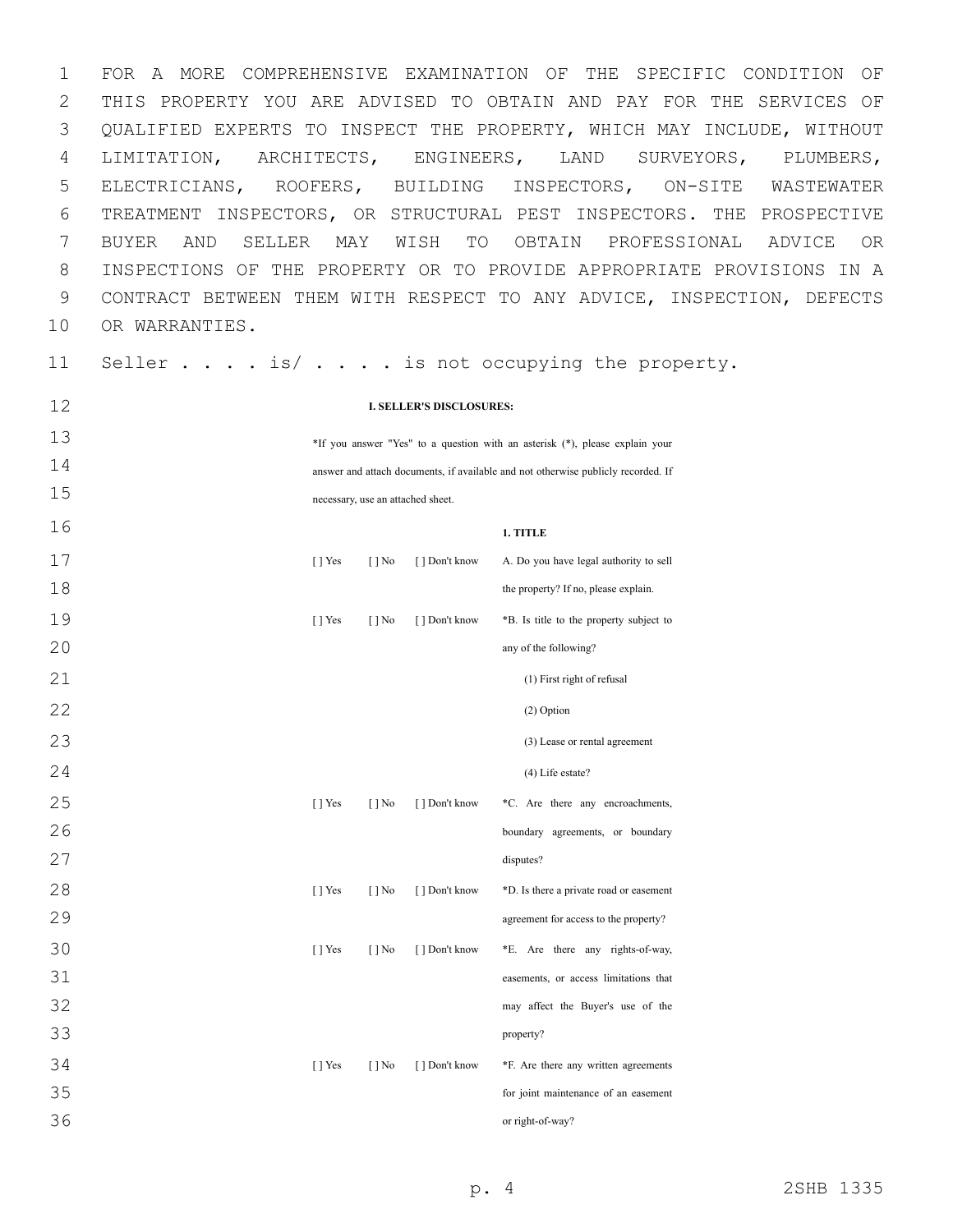| $\mathbf 1$    | $[ ]$ Yes | $[ ]$ No                 | [ ] Don't know | *G. Is there any study, survey project,       |
|----------------|-----------|--------------------------|----------------|-----------------------------------------------|
| $\overline{c}$ |           |                          |                | or notice that would adversely affect         |
| 3              |           |                          |                | the property?                                 |
| $\overline{4}$ | $[ ]$ Yes | $[ ]$ No                 | [ ] Don't know | *H. Are there any pending or existing         |
| 5              |           |                          |                | assessments against the property?             |
| 6              | $[$ ] Yes | $[ ]$ No                 | [ ] Don't know | *I. Are there any zoning violations,          |
| 7              |           |                          |                | nonconforming uses, or any unusual            |
| 8              |           |                          |                | restrictions on the property that would       |
| 9              |           |                          |                | affect<br>future<br>construction<br>or        |
| $10$           |           |                          |                | remodeling?                                   |
| 11             | $[$ T Yes | $[ ]$ No                 | [ ] Don't know | *J. Is there a boundary survey for the        |
| 12             |           |                          |                | property?                                     |
| 13             | $[$ T Yes | $[ ]$ No                 | [ ] Don't know | there<br>*K. Are<br>any<br>covenants,         |
| 14             |           |                          |                | conditions, or restrictions recorded          |
| 15             |           |                          |                | against the property?                         |
| 16             |           |                          |                | <b>THE</b><br><b>NOTICE</b><br>TO T<br>BUYER: |
| 17             |           |                          |                | Covenants or deed restrictions based          |
| 18             |           |                          |                | on race, creed, sexual orientation, or        |
| 19             |           |                          |                | other protected class were voided by          |
| 20             |           |                          |                | <b>RCW</b><br>49.60.224<br>and<br>are         |
| 21             |           |                          |                | unenforceable. Washington law allows          |
| 22             |           |                          |                | for the illegal language to be struck by      |
| 23             |           |                          |                | bringing an action in superior court or       |
| 24             |           |                          |                | by the free recording of a restrictive        |
| 25             |           |                          |                | modification document.<br>covenant            |
| 26             |           |                          |                | Many county auditor websites provide          |
| 27             |           |                          |                | a short form with instructions on this        |
| 28             |           |                          |                | process.                                      |
| 29             |           |                          |                | 2. WATER                                      |
| 30             |           |                          |                | A. Household Water                            |
| 31             |           |                          |                | (1) The source of water for the               |
| 32             |           |                          |                | property is:                                  |
| 33             |           |                          |                | [ ] Private or publicly owned                 |
| 34             |           |                          |                | water system                                  |
| 35             |           |                          |                | [ ] Private well serving only the             |
| 36             |           |                          |                | subject property                              |
| 37             |           |                          |                | *[ ] Other water system                       |
| 38             | [ ] Yes   | $\lceil \cdot \rceil$ No | [ ] Don't know | *If shared, are there any written             |
| 39             |           |                          |                | agreements?                                   |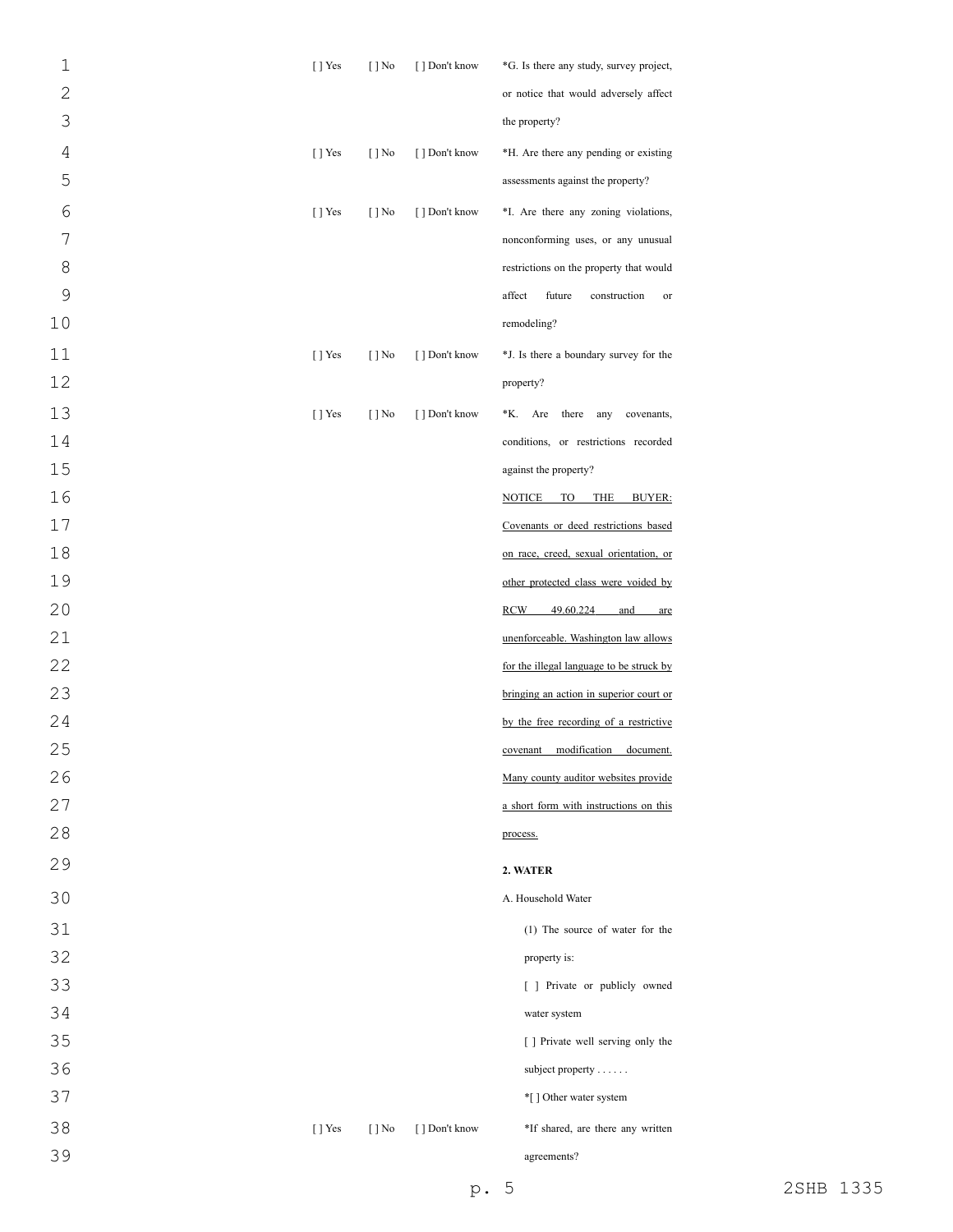| $\mathbf 1$    | $\lceil$   Yes            | $[ ]$ No                 | [] Don't know  | $*(2)$ Is there an easement         |
|----------------|---------------------------|--------------------------|----------------|-------------------------------------|
| $\overline{c}$ |                           |                          |                | (recorded or unrecorded) for        |
| 3              |                           |                          |                | access to and/or maintenance of     |
| 4              |                           |                          |                | the water source?                   |
| 5              | $[$ T Yes                 | $[$ ] No                 | [ ] Don't know | *(3) Are there any problems or      |
| 6              |                           |                          |                | repairs needed?                     |
| 7              | $[$ T Yes                 | $[$ ] No                 | [ ] Don't know | (4) During your ownership, has      |
| 8              |                           |                          |                | the source provided an adequate     |
| $\mathcal{G}$  |                           |                          |                | year-round supply of potable        |
| 10             |                           |                          |                | water? If no, please explain.       |
| 11             | $[$ T Yes                 | $\lceil \cdot \rceil$ No | [ ] Don't know | $*(5)$<br>Are there<br>any<br>water |
| 12             |                           |                          |                | treatment<br>systems<br>for<br>the  |
| 13             |                           |                          |                | property?<br>If yes,<br>are<br>they |
| 14             |                           |                          |                | [] Leased [] Owned                  |
| 15             | $\lceil \cdot \rceil$ Yes | $[$ ] No                 | [ ] Don't know | *(6) Are there any water rights     |
| 16             |                           |                          |                | for the property associated with    |
| 17             |                           |                          |                | its domestic water supply, such as  |
| 18             |                           |                          |                | a water right permit, certificate,  |
| 19             |                           |                          |                | or claim?                           |
| 20             | $[$ T Yes                 | $[$ ] No                 | [ ] Don't know | (a) If yes, has the water right     |
| 21             |                           |                          |                | permit, certificate, or claim been  |
| 22             |                           |                          |                | transferred,<br>assigned,<br>or     |
| 23             |                           |                          |                | changed?                            |
| 24             |                           |                          |                | *(b) If yes, has all or any portion |
| 25             |                           |                          |                | of the water right not been used    |
| 26             |                           |                          |                | for five or more successive         |
| 27             |                           |                          |                | years?                              |
| 28             | $\lceil$   Yes            | $[$ ] No                 | [ ] Don't know | $*(7)$ Are there any defects in the |
| 29             |                           |                          |                | operation of the water system       |
| 30             |                           |                          |                | (e.g. pipes, tank, pump, etc.)?     |
| 31             |                           |                          |                | <b>B.</b> Irrigation Water          |
| 32             | $[$ T Yes                 | $[$ ] No                 | [ ] Don't know | (1) Are there any irrigation water  |
| 33             |                           |                          |                | rights for the property, such as a  |
| 34             |                           |                          |                | water right permit, certificate, or |
| 35             |                           |                          |                | claim?                              |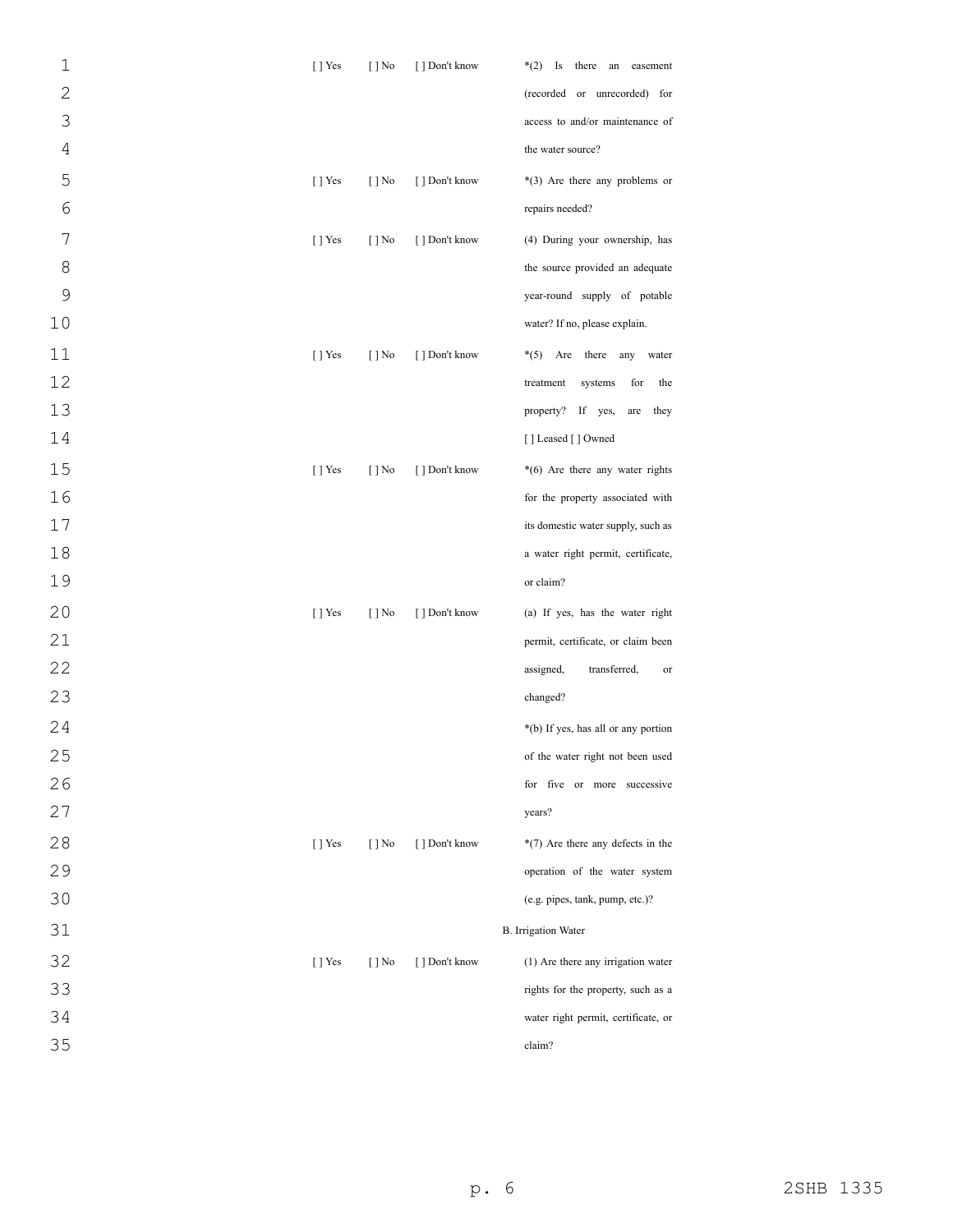| $\mathbf 1$    | $[ ]$ Yes      | $[ ]$ No                 | [ ] Don't know | *(a) If yes, has all or any portion         |
|----------------|----------------|--------------------------|----------------|---------------------------------------------|
| $\overline{2}$ |                |                          |                | of the water right not been used            |
| 3              |                |                          |                | for five or more successive                 |
| $\sqrt{4}$     |                |                          |                | years?                                      |
| 5              | $[ ]$ Yes      | $[ ]$ No                 | [ ] Don't know | *(b) If so, is the certificate              |
| $\sqrt{6}$     |                |                          |                | available? (If yes, please attach a         |
| 7              |                |                          |                | copy.)                                      |
| 8              | $[$ T Yes      | $[ ]$ No                 | [ ] Don't know | *(c) If so, has the water right             |
| $\mathcal{G}$  |                |                          |                | permit, certificate, or claim been          |
| 10             |                |                          |                | assigned,<br>transferred,<br>or             |
| 11             |                |                          |                | changed?                                    |
| 12             | $[ ]$ Yes      | $[ ]$ No                 | [ ] Don't know | *(2) Does the property receive              |
| 13             |                |                          |                | irrigation water from a ditch               |
| 14             |                |                          |                | company, irrigation district, or            |
| 15             |                |                          |                | other entity? If so, please identify        |
| 16             |                |                          |                | the entity that supplies water to           |
| 17             |                |                          |                | the property:                               |
| 18             |                |                          |                | C. Outdoor Sprinkler System                 |
| 19             | $[$ T Yes      | $[ ]$ No                 | [ ] Don't know | (1) Is there an outdoor sprinkler           |
| 20             |                |                          |                | system for the property?                    |
| 21             | $[ ]$ Yes      | $[ ]$ No                 | [ ] Don't know | *(2) If yes, are there any defects          |
| 22             |                |                          |                | in the system?                              |
| 23             | $\lceil$   Yes | $[ ]$ No                 | [ ] Don't know | *(3) If yes, is the sprinkler               |
| 24             |                |                          |                | system connected to irrigation              |
| 25             |                |                          |                | water?                                      |
| 26             |                |                          |                | <b>SEWER/ON-SITE</b><br><b>SEWAGE</b><br>3. |
| 27             |                |                          |                | <b>SYSTEM</b>                               |
| 28             |                |                          |                | A. The property is served by:               |
| 29             |                |                          |                | [] Public sewer system,                     |
| 30             |                |                          |                | [ ] On-site sewage system (including        |
| 31             |                |                          |                | pipes, tanks, drainfields, and all other    |
| 32             |                |                          |                | component parts)                            |
| 33             |                |                          |                | [ ] Other disposal system, please           |
| 34             |                |                          |                | describe:                                   |
| 35             | [ ] Yes        | $\lceil \cdot \rceil$ No | [ ] Don't know | B. If public sewer system service is        |
| 36             |                |                          |                | available to the property, is the house     |
| 37             |                |                          |                | connected to the sewer main? If no,         |
| 38             |                |                          |                | please explain.                             |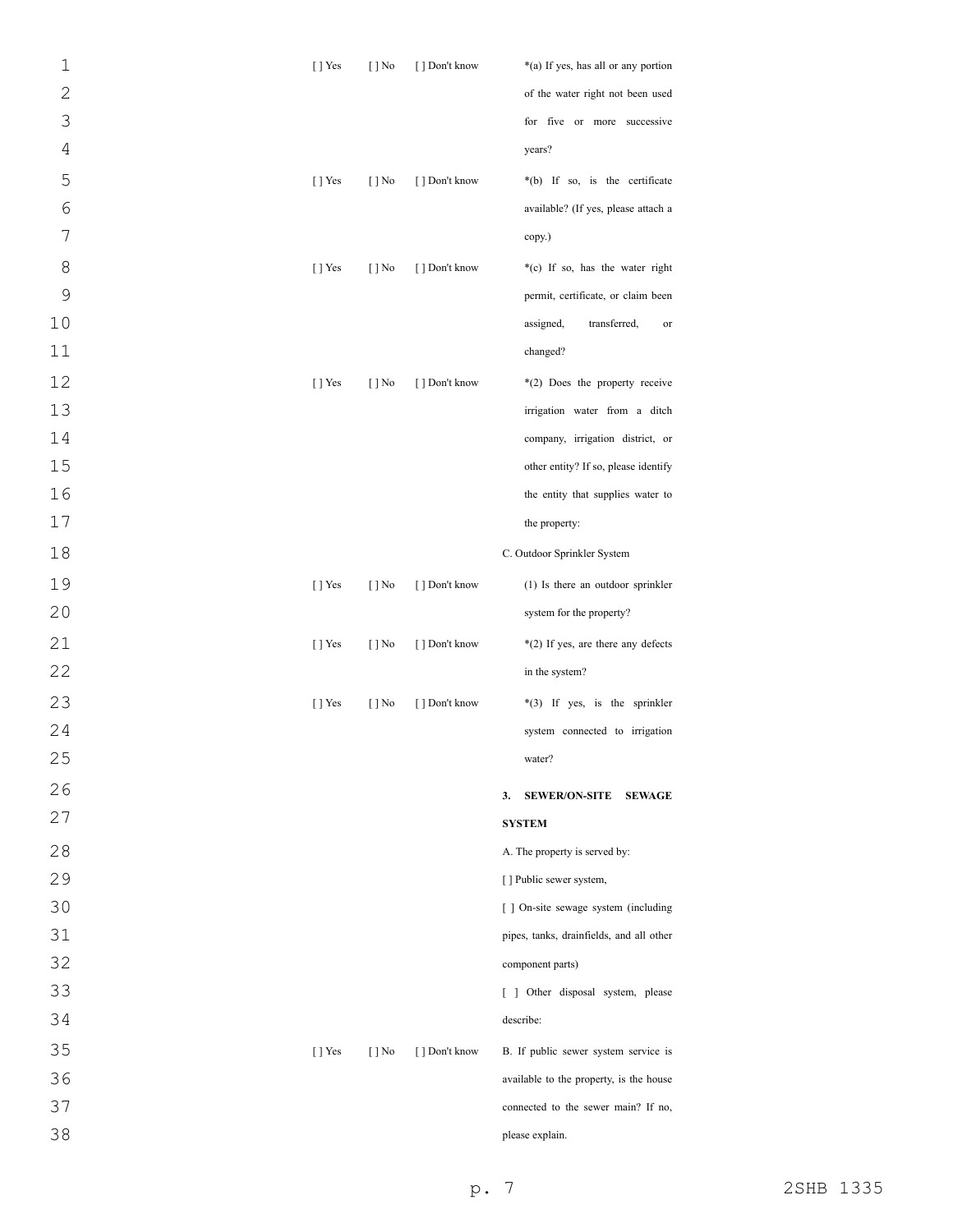| $\mathbf 1$    | $[$ ] Yes                 | $[ ]$ No | [ ] Don't know | *C. Is the property subject to any       |
|----------------|---------------------------|----------|----------------|------------------------------------------|
| $\overline{2}$ |                           |          |                | sewage system fees or charges in         |
| 3              |                           |          |                | addition to those covered in your        |
| 4              |                           |          |                | regularly billed sewer or on-site        |
| 5              |                           |          |                | sewage system maintenance service?       |
| 6              |                           |          |                | D. If the property is connected to an    |
| 7              |                           |          |                | on-site sewage system:                   |
| 8              | $[$ T Yes                 | $[ ]$ No | [ ] Don't know | *(1) Was a permit issued for its         |
| 9              |                           |          |                | construction, and was it approved        |
| 10             |                           |          |                | by the local health department or        |
| 11             |                           |          |                | district<br>following<br>its             |
| 12             |                           |          |                | construction?                            |
| 13             |                           |          |                | (2) When was it last pumped?             |
| 14             |                           |          |                |                                          |
| 15             | $[$ T Yes                 | $[ ]$ No | [ ] Don't know | $*(3)$ Are there any defects in the      |
| 16             |                           |          |                | operation of the on-site sewage          |
| 17             |                           |          |                | system?                                  |
| 18             |                           |          | [ ] Don't know | (4) When was it last inspected?          |
| 19             |                           |          |                |                                          |
| 20             |                           |          |                | By whom: $\dots \dots \dots \dots \dots$ |
| 21             |                           |          | [ ] Don't know | (5) For how many bedrooms was            |
| 22             |                           |          |                | on-site sewage<br>the<br>system          |
| 23             |                           |          |                | approved?                                |
| 24             |                           |          |                | . bedrooms                               |
| 25             | $[$ ] Yes                 | $[$   No | [ ] Don't know | E. Are all plumbing fixtures, including  |
| 26             |                           |          |                | laundry drain, connected to the          |
| 27             |                           |          |                | sewer/on-site sewage system? If no,      |
| 28             |                           |          |                |                                          |
| 29             | $[$ T Yes                 | $[ ]$ No | [ ] Don't know | *F. Have there been any changes or       |
| 30             |                           |          |                | repairs to the on-site sewage system?    |
| 31             | $\lceil \cdot \rceil$ Yes | $[ ]$ No | [ ] Don't know | G. Is the on-site sewage system,         |
| 32             |                           |          |                | including the drainfield, located        |
| 33             |                           |          |                | entirely within the boundaries of the    |
| 34             |                           |          |                | property? If no, please explain.         |
| 35             |                           |          |                |                                          |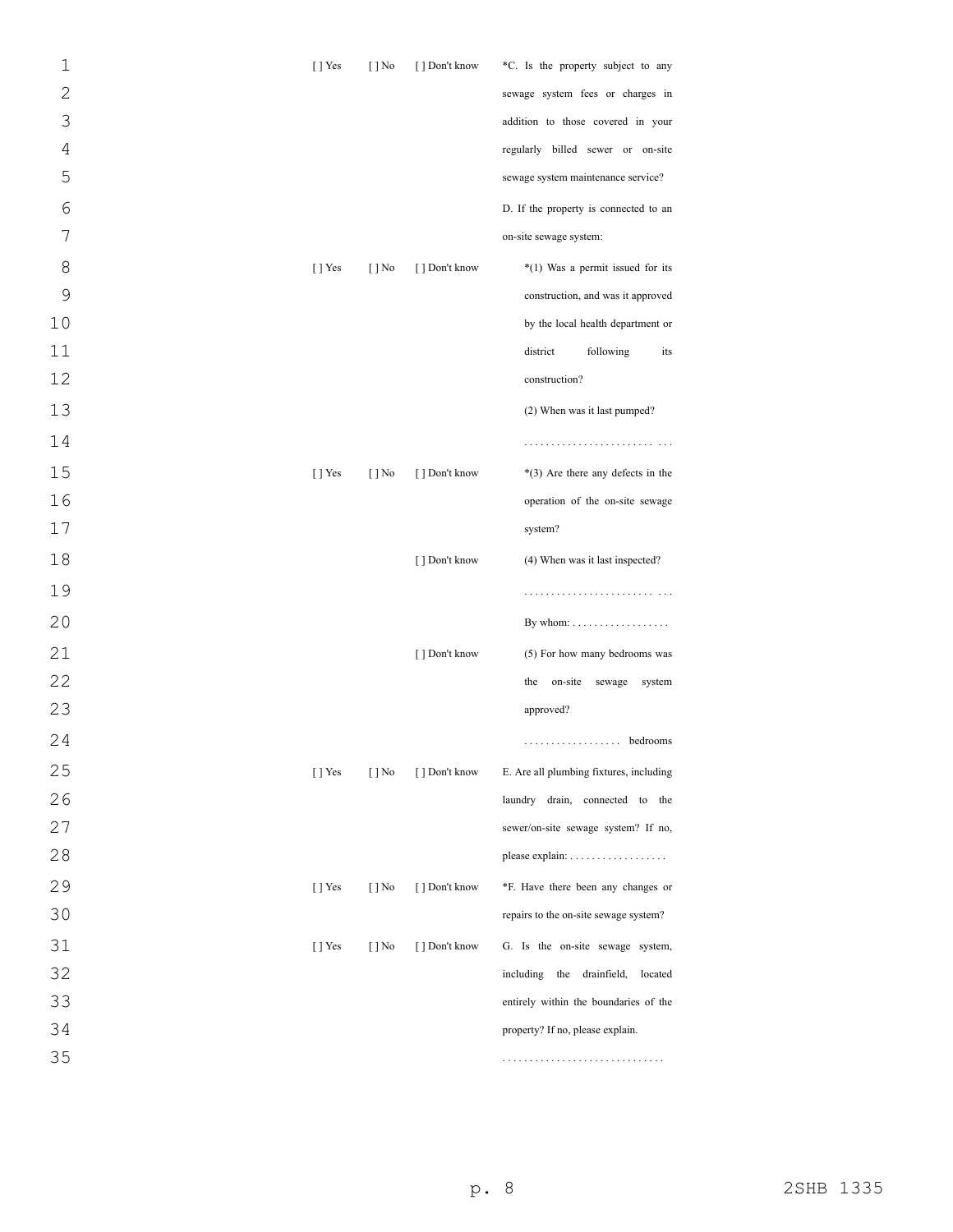| $\mathbf 1$    | $[$ T Yes | $\lceil \cdot \rceil$ No     | [ ] Don't know |                       |                                | *H. Does the on-site sewage system                      |
|----------------|-----------|------------------------------|----------------|-----------------------|--------------------------------|---------------------------------------------------------|
| $\overline{2}$ |           |                              |                |                       |                                | require monitoring and maintenance                      |
| 3              |           |                              |                |                       |                                | services more frequently than once a                    |
| $\overline{4}$ |           |                              |                |                       | year?                          |                                                         |
| 5              |           |                              |                |                       |                                |                                                         |
| 6              |           |                              |                |                       |                                | NOTICE: IF THIS RESIDENTIAL REAL PROPERTY DISCLOSURE    |
| 7              |           |                              |                |                       |                                | STATEMENT IS BEING COMPLETED FOR NEW CONSTRUCTION WHICH |
| 8              |           |                              |                |                       |                                | HAS NEVER BEEN OCCUPIED, THE SELLER IS NOT REQUIRED TO  |
| 9              |           |                              |                |                       |                                | COMPLETE THE QUESTIONS LISTED IN ITEM 4. STRUCTURAL OR  |
| 10             |           | ITEM 5. SYSTEMS AND FIXTURES |                |                       |                                |                                                         |
| 11             |           |                              |                |                       | <b>4. STRUCTURAL</b>           |                                                         |
| 12             | $[$ ] Yes | $\lceil \cdot \rceil$ No     | [ ] Don't know |                       |                                | *A. Has the roof leaked within the last                 |
| 13             |           |                              |                |                       | five years?                    |                                                         |
| 14             | $[$ ] Yes | $\lceil \cdot \rceil$ No     | [] Don't know  |                       |                                | *B. Has the basement flooded or                         |
| 15             |           |                              |                |                       | leaked?                        |                                                         |
| 16             | $[$ ] Yes | $\lceil \cdot \rceil$ No     | [ ] Don't know |                       |                                | *C. Have there been any conversions,                    |
| 17             |           |                              |                |                       | additions, or remodeling?      |                                                         |
| 18             | $[$ T Yes | $\lceil \cdot \rceil$ No     | [ ] Don't know |                       |                                | *(1) If yes, were all building                          |
| 19             |           |                              |                |                       | permits obtained?              |                                                         |
| 20             | $[$ T Yes | $[ ]$ No                     | [] Don't know  |                       |                                | *(2) If yes, were all final                             |
| 21             |           |                              |                |                       | inspections obtained?          |                                                         |
| 22             | $[$ T Yes | $[ ]$ No                     | [ ] Don't know |                       |                                | D. Do you know the age of the house?                    |
| 23             |           |                              |                |                       |                                | If yes, year of original construction:                  |
| 24             | $[$ T Yes | $[ ]$ No                     | [ ] Don't know |                       |                                | *E. Has there been any settling,                        |
| 25             |           |                              |                |                       |                                | slippage, or sliding of the property or                 |
| 26             |           |                              |                |                       | its improvements?              |                                                         |
| 27             | [ ] Yes   | $[$   No                     | [ ] Don't know |                       |                                | *F. Are there any defects with the                      |
| 28             |           |                              |                |                       |                                | following: (If yes, please check                        |
| 29             |           |                              |                |                       | applicable items and explain.) |                                                         |
| 30             |           | $\Box$ Foundations           |                | $\Box$ Decks          |                                | $\Box$ Exterior Walls                                   |
| 31             |           | $\Box$ Chimneys              |                | $\Box$ Interior Walls |                                | $\Box$ Fire Alarm                                       |
| 32             |           | $\Box$ Doors                 |                | $\Box$ Windows        |                                | $\Box$ Patio                                            |
| 33             |           | $\Box$ Ceilings              |                | □ Slab Floors         |                                | $\Box$ Driveways                                        |
| 34             |           | $\Box$ Pools                 |                | $\Box$ Hot Tub        |                                | $\Box$ Sauna                                            |
| 35             |           | $\Box$ Sidewalks             |                | $\Box$ Outbuildings   |                                | $\Box$ Fireplaces                                       |
| 36             |           | □ Garage Floors              |                | $\Box$ Walkways       |                                | $\Box$ Siding                                           |
| 37             |           | $\Box$ Other                 |                | $\Box$ Woodstoves     |                                | $\Box$ Elevators                                        |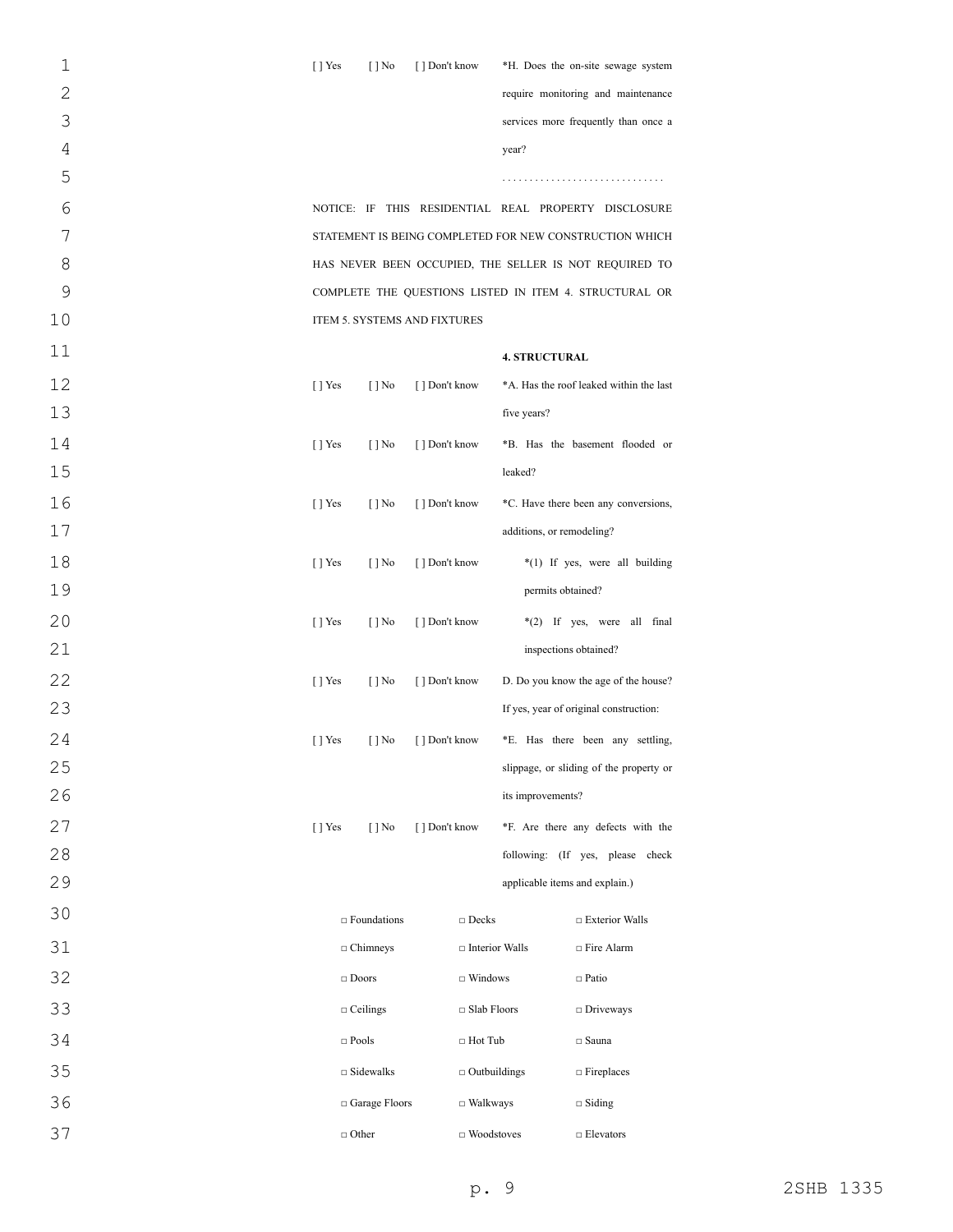| $\mathbf 1$    |                       | □ Incline Elevators      |                | $\Box$ Stairway Chair | $\Box$ Wheelchair Lifts                                |
|----------------|-----------------------|--------------------------|----------------|-----------------------|--------------------------------------------------------|
| $\overline{c}$ |                       |                          |                | Lifts                 |                                                        |
| 3              | [ ] Yes               | $[ ]$ No                 | [ ] Don't know |                       | *G. Was a structural pest or "whole                    |
| $\overline{4}$ |                       |                          |                |                       | house" inspection done? If yes, when                   |
| 5              |                       |                          |                |                       | and by whom was the inspection                         |
| 6              |                       |                          |                |                       | $completed? \ldots \ldots \ldots \ldots \ldots \ldots$ |
| 7              | $[ ]$ Yes             | $[ ]$ No                 | [ ] Don't know |                       | H. During your ownership, has the                      |
| 8              |                       |                          |                |                       | property had any wood destroying                       |
| 9              |                       |                          |                |                       | organism or pest infestation?                          |
| 10             | $[ ]$ Yes             | $[ ]$ No                 | [ ] Don't know |                       | I. Is the attic insulated?                             |
| 11             | $[ ]$ Yes             | $[ ]$ No                 | [ ] Don't know |                       | J. Is the basement insulated?                          |
| 12             |                       |                          |                |                       | <b>5. SYSTEMS AND FIXTURES</b>                         |
| 13             |                       |                          |                |                       | *A. If any of the following systems or                 |
| 14             |                       |                          |                |                       | fixtures are included with the transfer,               |
| 15             |                       |                          |                |                       | are there any defects? If yes, please                  |
| 16             |                       |                          |                |                       | explain.                                               |
| 17             | $[ ]$ Yes             | $[ ]$ No                 | [ ] Don't know |                       | Electrical<br>including<br>system,                     |
| $18\,$         |                       |                          |                |                       | wiring, switches, outlets, and                         |
| 19             |                       |                          |                |                       | service                                                |
| 20             | $[ ]$ Yes             | $[ ]$ No                 | [ ] Don't know |                       | Plumbing<br>system,<br>including                       |
| 21             |                       |                          |                |                       | pipes, faucets, fixtures,<br>and                       |
| 22             |                       |                          |                |                       | toilets                                                |
| 23             | $[ ]$ Yes             | $[ ]$ No                 | [ ] Don't know |                       | Hot water tank                                         |
| 24             | [ ] Yes               | $[$ ] No                 | [ ] Don't know |                       | Garbage disposal                                       |
| 25             | $\lceil$   Yes        | $\lceil \cdot \rceil$ No | [ ] Don't know |                       | Appliances                                             |
| 26             | [] Yes                | $[ ]$ No                 | [] Don't know  |                       | Sump pump                                              |
| 27             | $[$ T Yes             | $[ ]$ No                 | [] Don't know  |                       | Heating and cooling systems                            |
| 28             | [] Yes                | $[$   No                 | [] Don't know  |                       | Security system                                        |
| 29             |                       |                          |                |                       | [] Owned [] Leased                                     |
| 30             |                       |                          |                |                       |                                                        |
| 31             |                       |                          |                |                       | *B. If any of the following fixtures or                |
| 32             |                       |                          |                |                       | property is included with the transfer,                |
| 33             |                       |                          |                |                       | are they leased? (If yes, please attach                |
| 34             |                       |                          |                |                       | copy of lease.)                                        |
| 35             | $\left[\ \right]$ Yes | $\lceil \cdot \rceil$ No | [ ] Don't know |                       | Security system                                        |
| 36             | [] Yes                | $[ ]$ No                 | [] Don't know  |                       | Tanks (type): $\dots$ .                                |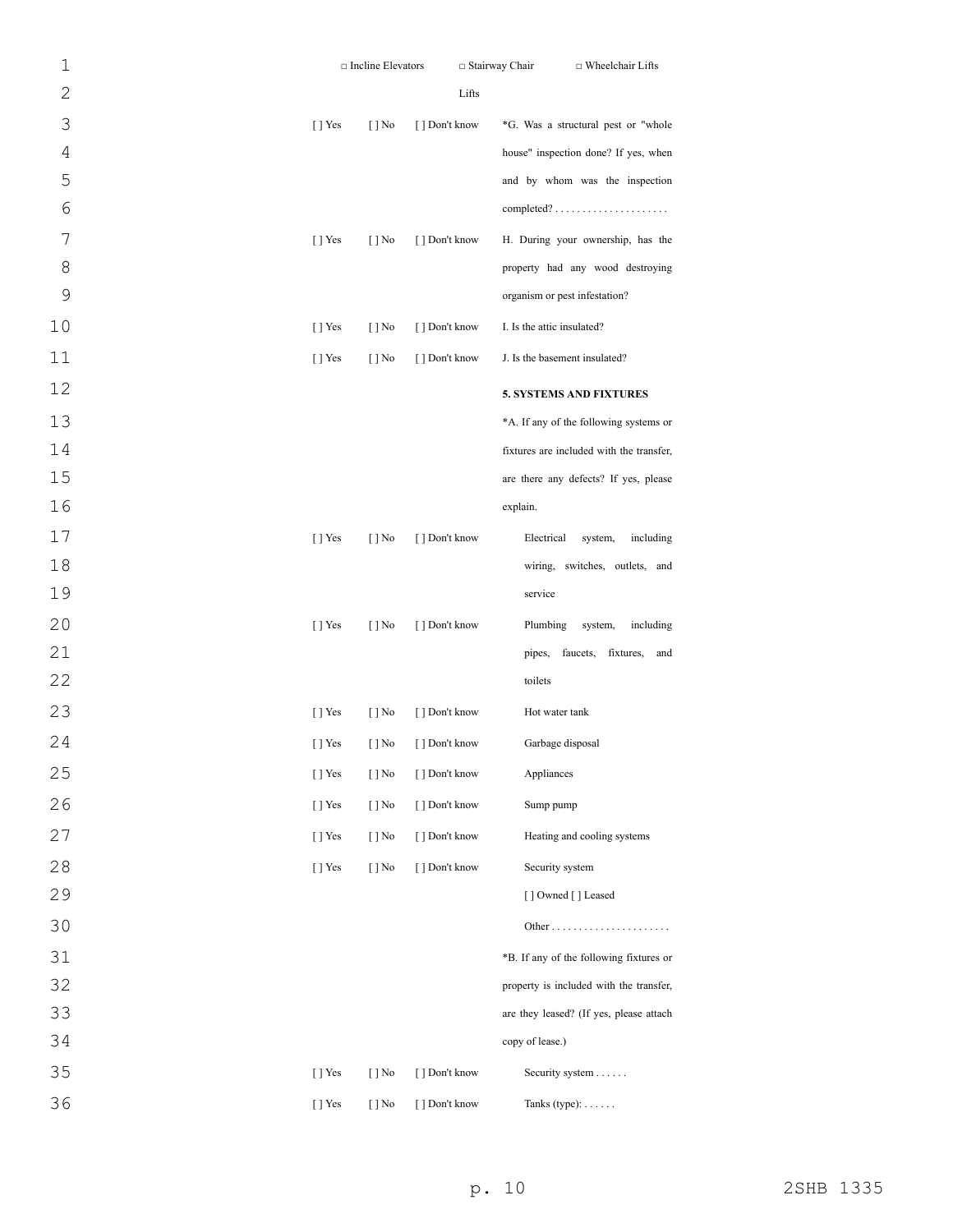| $\mathbf 1$    | [ ] Yes        | $\lceil \cdot \rceil$ No | [] Don't know  | Satellite dish                         |
|----------------|----------------|--------------------------|----------------|----------------------------------------|
| $\overline{2}$ |                |                          |                | Other: $\dots$                         |
| 3              |                |                          |                | *C. Are any of the following kinds of  |
| 4              |                |                          |                | wood burning appliances present at     |
| 5              |                |                          |                | the property?                          |
| 6              | [ ] Yes        | $\lceil \cdot \rceil$ No | [ ] Don't know | (1) Woodstove?                         |
| 7              | $\lceil$   Yes | $[ ]$ No                 | [ ] Don't know | (2) Fireplace insert?                  |
| 8              | [ ] Yes        | $[ ]$ No                 | [ ] Don't know | (3) Pellet stove?                      |
| 9              | $[$ T Yes      | $\lceil \cdot \rceil$ No | [ ] Don't know | $(4)$ Fireplace?                       |
| 10             | [ ] Yes        | $\lceil \cdot \rceil$ No | [ ] Don't know | If yes, are all of the (1)             |
| 11             |                |                          |                | woodstoves or (2) fireplace            |
| 12             |                |                          |                | inserts certified by the U.S.          |
| 13             |                |                          |                | Environmental<br>Protection            |
| 14             |                |                          |                | Agency<br>$\rm as$<br>clean<br>burning |
| 15             |                |                          |                | appliances to improve air quality      |
| 16             |                |                          |                | and public health?                     |
| 17             | [ ] Yes        | $[$   No                 | [ ] Don't know | D. Is the property located within a    |
| 18             |                |                          |                | city, county, or district or within a  |
| 19             |                |                          |                | department of natural resources fire   |
| 20             |                |                          |                | protection zone that provides fire     |
| 21             |                |                          |                | protection services?                   |
| 22             | [ ] Yes        | $[ ]$ No                 | [ ] Don't know | E. Is the property equipped with       |
| 23             |                |                          |                | carbon monoxide alarms?                |
| 24             |                |                          |                | (Note: Pursuant to RCW 19.27.530,      |
| 25             |                |                          |                | seller must equip the residence with   |
| 26             |                |                          |                | carbon monoxide alarms as required     |
| 27             |                |                          |                | by the state building code.)           |
| 28             | [ ] Yes        | $\lceil \cdot \rceil$ No | [ ] Don't know | F. Is the property equipped with       |
| 29             |                |                          |                | smoke detection devices?               |
| 30             |                |                          |                | (Note: Pursuant to RCW 43.44.110, if   |
| 31             |                |                          |                | the property is not equipped with at   |
| 32             |                |                          |                | least one smoke detection device, at   |
| 33             |                |                          |                | least one must be provided by the      |
| 34             |                |                          |                | seller.)                               |
| 35             |                |                          |                | <b>6. HOMEOWNERS'</b>                  |
| 36             |                |                          |                | ASSOCIATION/COMMON                     |
| 37             |                |                          |                | <b>INTERESTS</b>                       |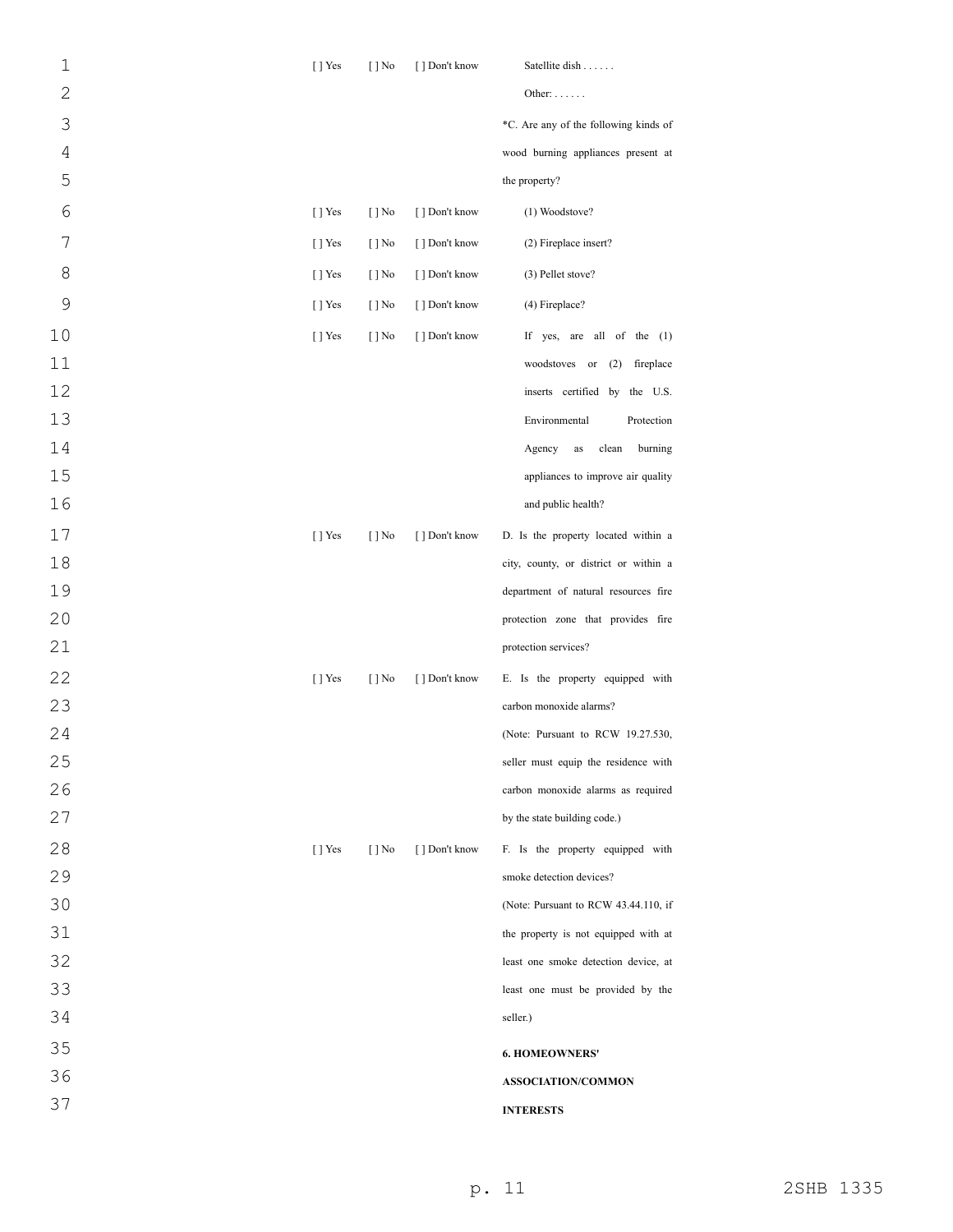| 1              | $[$ T Yes      | $\lceil \cdot \rceil$ No | [ ] Don't know | Homeowners'<br>Is<br>there<br>А.<br>$\rm{a}$ |
|----------------|----------------|--------------------------|----------------|----------------------------------------------|
| $\overline{2}$ |                |                          |                | Association? Name of Association and         |
| 3              |                |                          |                | contact information for an officer,          |
| 4              |                |                          |                | director, employee, or other authorized      |
| 5              |                |                          |                | agent, if any, who may provide the           |
| $\sqrt{6}$     |                |                          |                | association's<br>financial<br>statements,    |
| 7              |                |                          |                | minutes, bylaws, fining policy, and          |
| 8              |                |                          |                | other information that is not publicly       |
| 9              |                |                          |                | available:                                   |
| 10             | $[$ T Yes      | $\lceil \cdot \rceil$ No | [ ] Don't know | there regular<br>periodic<br>В.<br>Are       |
| 11             |                |                          |                | assessments:                                 |
| 12             |                |                          |                | \$ per [ ] Month [ ] Year                    |
| 13             |                |                          |                |                                              |
| 14             | $\lceil$   Yes | $\lceil \cdot \rceil$ No | [ ] Don't know | *C. Are there any pending special            |
| 15             |                |                          |                | assessments?                                 |
| 16             | $[$ T Yes      | $[$   No                 | [ ] Don't know | *D. Are there any shared "common             |
| 17             |                |                          |                | areas" or any joint maintenance              |
| 18             |                |                          |                | agreements (facilities such as walls,        |
| 19             |                |                          |                | fences, landscaping, pools, tennis           |
| 20             |                |                          |                | courts, walkways, or other areas co-         |
| 21             |                |                          |                | owned in undivided interest with             |
| 22             |                |                          |                | others)?                                     |
| 23             |                |                          |                | 7. ENVIRONMENTAL                             |
| 24             | $[$ T Yes      | $[ ]$ No                 | [ ] Don't know | *A. Have there been any flooding,            |
| 25             |                |                          |                | standing water, or drainage problems         |
| 26             |                |                          |                | on the property that affect the property     |
| 27             |                |                          |                | or access to the property?                   |
| 28             | $[$ ] Yes      | $\lceil \cdot \rceil$ No | [] Don't know  | *B. Does any part of the property            |
| 29             |                |                          |                | contain fill dirt, waste, or other fill      |
| 30             |                |                          |                | material?                                    |
| 31             | $[ ]$ Yes      | $[ ]$ No                 | [ ] Don't know | *C. Is there any material damage to          |
| 32             |                |                          |                | the property from fire, wind, floods,        |
| 33             |                |                          |                | beach<br>earthquake,<br>movements,           |
| 34             |                |                          |                | expansive soils, or landslides?              |
| 35             | $[$ ] Yes      | $[ ]$ No                 | [ ] Don't know | D. Are there any shorelines, wetlands,       |
| 36             |                |                          |                | floodplains, or critical areas on the        |
| 37             |                |                          |                | property?                                    |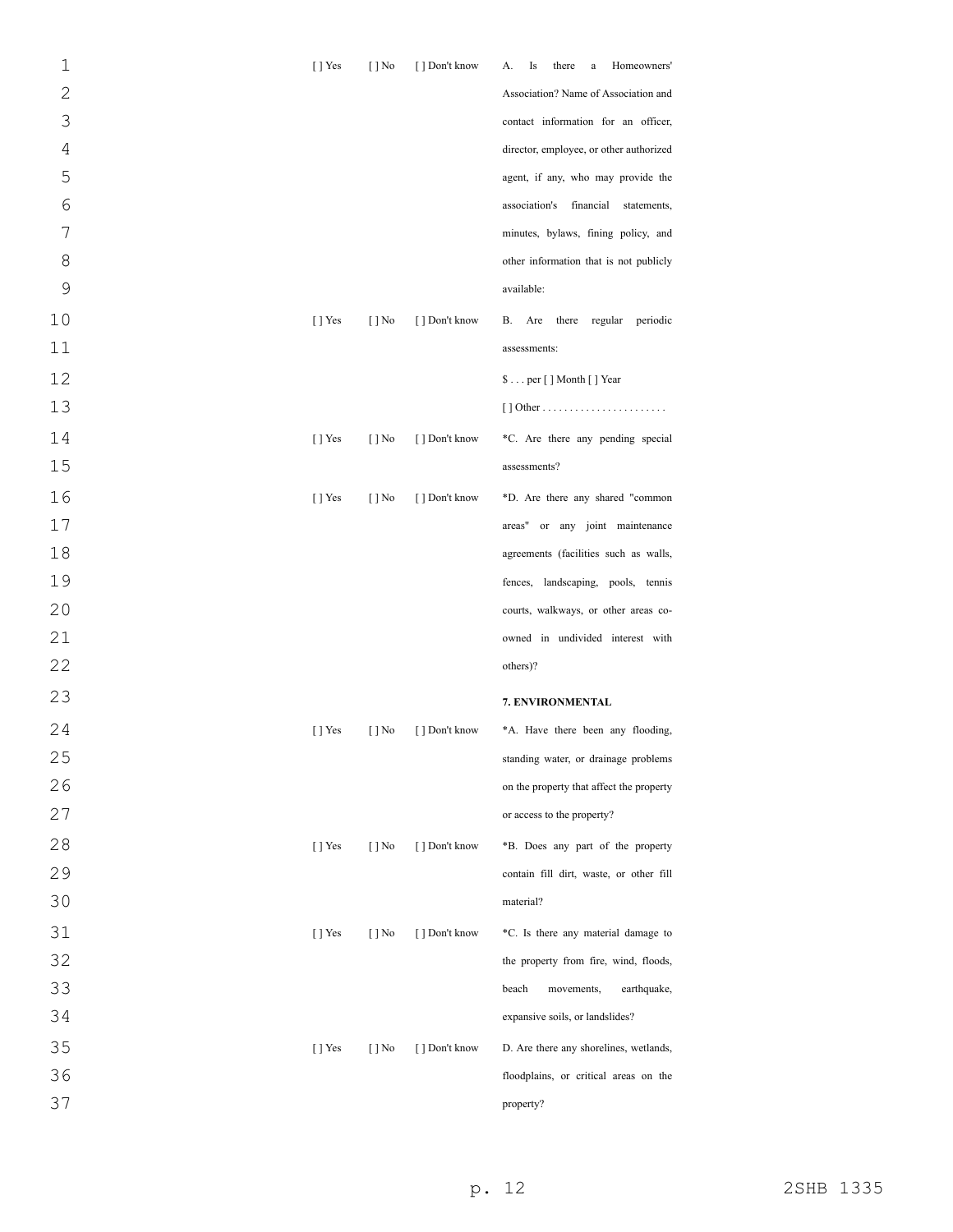| $\mathbf 1$    | $[$ ] Yes | $[$   No                 | [ ] Don't know | *E.<br>Are there any<br>substances,           |
|----------------|-----------|--------------------------|----------------|-----------------------------------------------|
| $\overline{2}$ |           |                          |                | materials, or products in or on the           |
| 3              |           |                          |                | property that may be environmental            |
| $\sqrt{4}$     |           |                          |                | such<br>asbestos,<br>concerns,<br>as          |
| 5              |           |                          |                | formaldehyde, radon gas, lead-based           |
| 6              |           |                          |                | paint, fuel or chemical storage tanks,        |
| 7              |           |                          |                | or contaminated soil or water?                |
| 8              | $[$ T Yes | $[ ]$ No                 | [ ] Don't know | *F. Has the property been used for            |
| 9              |           |                          |                | commercial or industrial purposes?            |
| 10             | $[$ T Yes | $[ ]$ No                 | [] Don't know  | *G. Is there any soil or groundwater          |
| 11             |           |                          |                | contamination?                                |
| 12             | $[$ T Yes | $[ ]$ No                 | [] Don't know  | *H. Are there transmission poles or           |
| 13             |           |                          |                | other electrical utility equipment            |
| 14             |           |                          |                | installed, maintained, or buried on the       |
| 15             |           |                          |                | property that do not provide utility          |
| 16             |           |                          |                | service to the structures on the              |
| 17             |           |                          |                | property?                                     |
| 18             | $[$ ] Yes | $[ ]$ No                 | [ ] Don't know | *I. Has the property been used as a           |
| 19             |           |                          |                | legal or illegal dumping site?                |
| 20             | $[$ ] Yes | $[$   No                 | [] Don't know  | *J. Has the property been used as an          |
| 21             |           |                          |                | illegal drug manufacturing site?              |
| 22             | $[$ ] Yes | $[ ]$ No                 | [ ] Don't know | *K. Are there any radio towers in the         |
| 23             |           |                          |                | area that cause interference with             |
| 24             |           |                          |                | cellular telephone reception?                 |
| 25             |           |                          |                | 8.<br><b>MANUFACTURED</b><br>AND              |
| 26             |           |                          |                | <b>MOBILE HOMES</b>                           |
| 27             |           |                          |                | If<br>the<br>property<br>includes<br>$\rm{a}$ |
| 28             |           |                          |                | manufactured or mobile home,                  |
| 29             | $[$ T Yes | $\lceil \cdot \rceil$ No | [ ] Don't know | *A. Did you make any alterations to           |
| 30             |           |                          |                | the home? If yes, please describe the         |
| 31             |           |                          |                | alterations:                                  |
| 32             | $[$ T Yes | $[ ]$ No                 | [ ] Don't know | *B. Did any previous owner make any           |
| 33             |           |                          |                | alterations to the home?                      |
| 34             | $[$ T Yes | $[$ ] No                 | [] Don't know  | *C. If alterations were made, were            |
| 35             |           |                          |                | permits or variances for<br>these             |
| 36             |           |                          |                | alterations obtained?                         |
| 37             |           |                          |                |                                               |
| 38             |           |                          |                | 9.<br><b>FULL</b><br><b>DISCLOSURE</b><br>BY  |
|                |           |                          |                | <b>SELLERS</b>                                |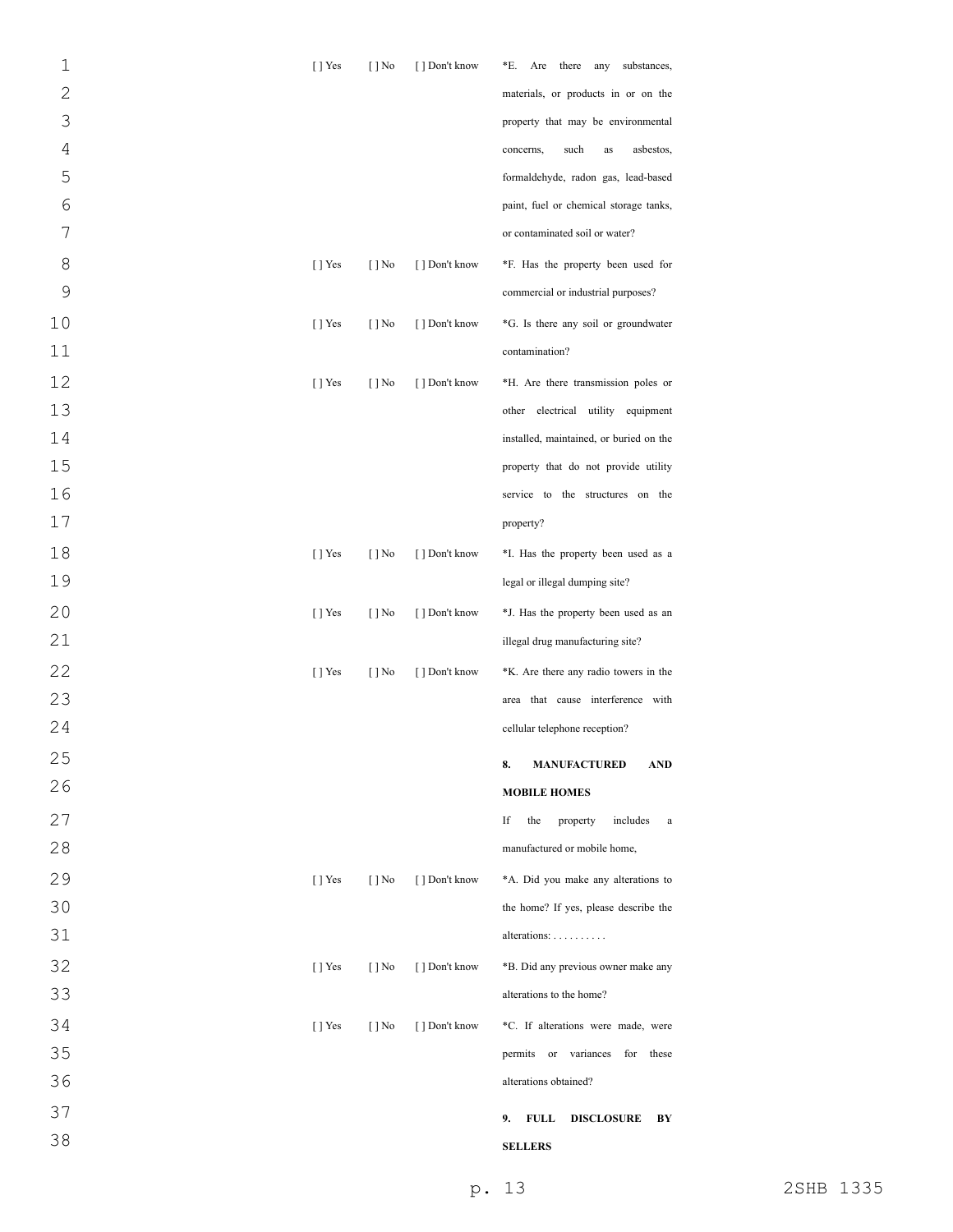| 1  | A. Other conditions or defects:                                                                  |
|----|--------------------------------------------------------------------------------------------------|
| 2  | $\lceil \cdot \rceil$ Yes<br>*Are there any other existing material<br>$[$   No<br>[] Don't know |
| 3  | defects affecting the property that a                                                            |
| 4  | prospective buyer should know about?                                                             |
| 5  | B. Verification:                                                                                 |
| 6  | The foregoing answers and attached                                                               |
| 7  | explanations (if any) are complete and                                                           |
| 8  | correct to the best of my/our                                                                    |
| 9  | knowledge and I/we have received a                                                               |
| 10 | copy hereof. I/we authorize all of                                                               |
| 11 | my/our real estate licensees, if any, to                                                         |
| 12 | deliver a copy of this disclosure                                                                |
| 13 | statement to other real estate licensees                                                         |
| 14 | and all prospective buyers of the                                                                |
| 15 | property.                                                                                        |
| 16 | $DATE \ldots \ldots$<br>$SELLER$<br>$SELLER$                                                     |
| 17 | NOTICE TO THE BUYER                                                                              |
| 18 | INFORMATION REGARDING REGISTERED SEX OFFENDERS MAY                                               |
| 19 | BE OBTAINED FROM LOCAL LAW ENFORCEMENT AGENCIES. THIS                                            |
| 20 | NOTICE IS INTENDED ONLY TO INFORM YOU OF WHERE TO OBTAIN                                         |
| 21 | THIS INFORMATION AND IS NOT AN INDICATION OF THE PRESENCE                                        |
| 22 | OF REGISTERED SEX OFFENDERS.                                                                     |
| 23 | <b>II. BUYER'S ACKNOWLEDGMENT</b>                                                                |
| 24 | Buyer hereby acknowledges that: Buyer has a duty to pay<br>А.                                    |
| 25 | diligent attention to any material defects that are known to                                     |
| 26 | Buyer or can be known to Buyer by utilizing diligent                                             |
| 27 | attention and observation.                                                                       |
| 28 | В.<br>The disclosures set forth in this statement and in any                                     |
| 29 | amendments to this statement are made only by the Seller                                         |
| 30 | and not by any real estate licensee or other party.                                              |
| 31 | C.<br>Buyer acknowledges that, pursuant to RCW 64.06.050(2),                                     |
| 32 | real estate licensees are not liable for inaccurate                                              |
| 33 | information provided by Seller, except to the extent that                                        |
| 34 | real estate licensees know of such inaccurate information.                                       |
| 35 | This information is for disclosure only and is not intended<br>D.                                |
| 36 | to be a part of the written agreement between the Buyer                                          |
| 37 | and Seller.                                                                                      |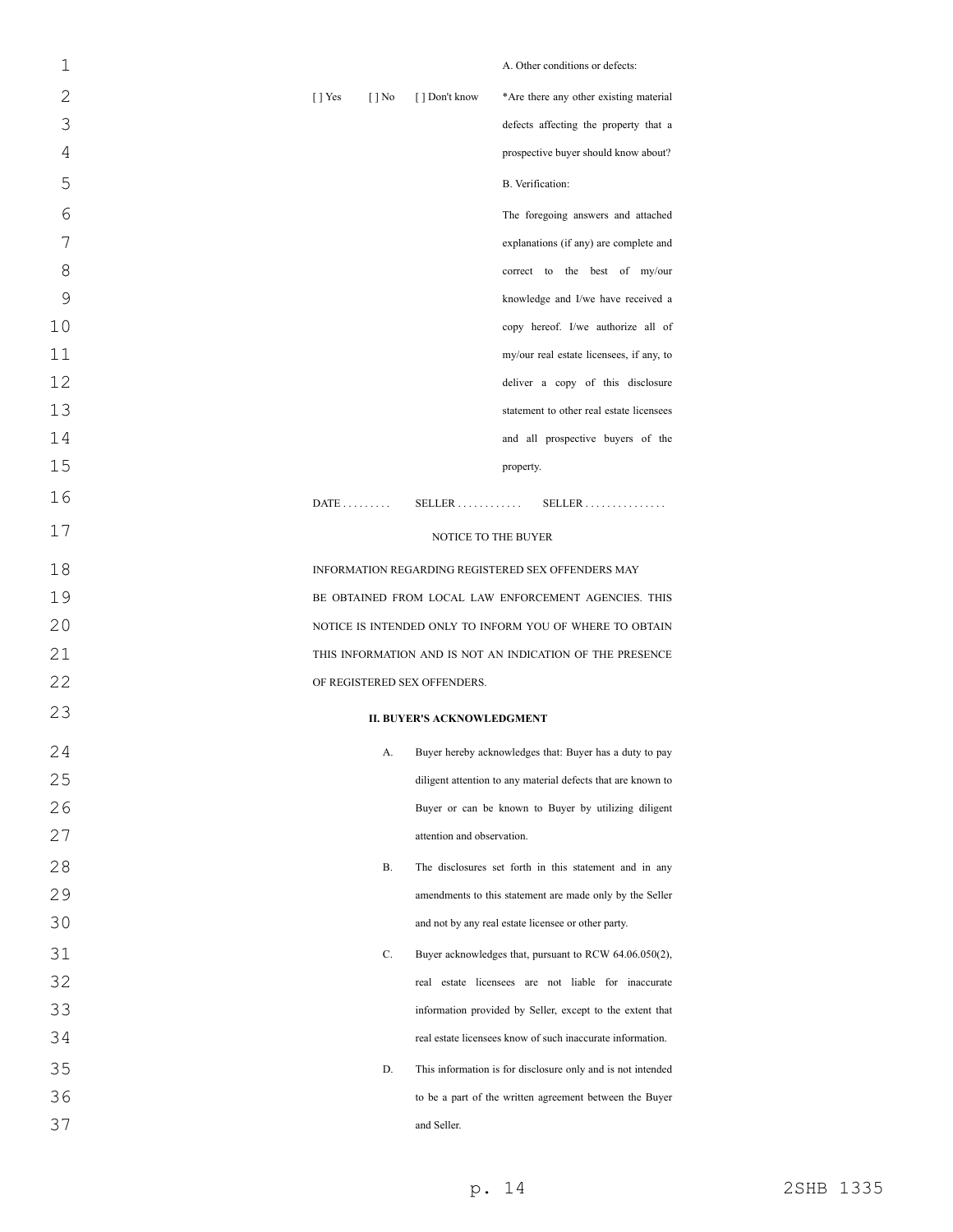| Buyer (which term includes all persons signing the<br>E.    |
|-------------------------------------------------------------|
| "Buyer's acceptance" portion of this disclosure statement   |
| below) has received a copy of this Disclosure Statement     |
| (including attachments, if any) bearing Seller's signature. |

 DISCLOSURES CONTAINED IN THIS DISCLOSURE STATEMENT ARE PROVIDED BY SELLER BASED ON SELLER'S ACTUAL KNOWLEDGE OF THE PROPERTY AT THE TIME SELLER COMPLETES THIS DISCLOSURE STATEMENT. UNLESS BUYER AND SELLER OTHERWISE AGREE IN WRITING, BUYER SHALL HAVE THREE BUSINESS DAYS FROM THE DAY SELLER OR SELLER'S AGENT DELIVERS THIS DISCLOSURE STATEMENT TO RESCIND THE AGREEMENT BY DELIVERING A SEPARATELY SIGNED WRITTEN STATEMENT OF RESCISSION TO SELLER OR SELLER'S AGENT. YOU MAY WAIVE THE RIGHT TO RESCIND PRIOR TO OR AFTER THE TIME YOU ENTER INTO A SALE 13 AGREEMENT.

 BUYER HEREBY ACKNOWLEDGES RECEIPT OF A COPY OF THIS DISCLOSURE STATEMENT AND ACKNOWLEDGES THAT THE DISCLOSURES MADE HEREIN ARE THOSE OF THE SELLER ONLY, AND NOT OF ANY REAL ESTATE LICENSEE OR OTHER 17 PARTY.

18 DATE . . . . . . BUYER . . . . . . . . BUYER. . .

 (2) If the disclosure statement is being completed for new construction which has never been occupied, the disclosure statement is not required to contain and the seller is not required to complete the questions listed in item 4. Structural or item 5. Systems and 23 Fixtures.

 (3) The seller disclosure statement shall be for disclosure only, and shall not be considered part of any written agreement between the buyer and seller of residential property. The seller disclosure 27 statement shall be only a disclosure made by the seller, and not any real estate licensee involved in the transaction, and shall not be construed as a warranty of any kind by the seller or any real estate 30 licensee involved in the transaction.

 **Sec. 4.** RCW 49.60.227 and 2018 c 65 s 1 are each amended to read as follows:32

 (1)(a) If a written instrument contains a provision that is void by reason of RCW 49.60.224, the owner, occupant, or tenant of the property which is subject to the provision or the homeowners' association board may cause the provision to be stricken from the public records by bringing an action in the superior court in the county in which the property is located. The action shall be an in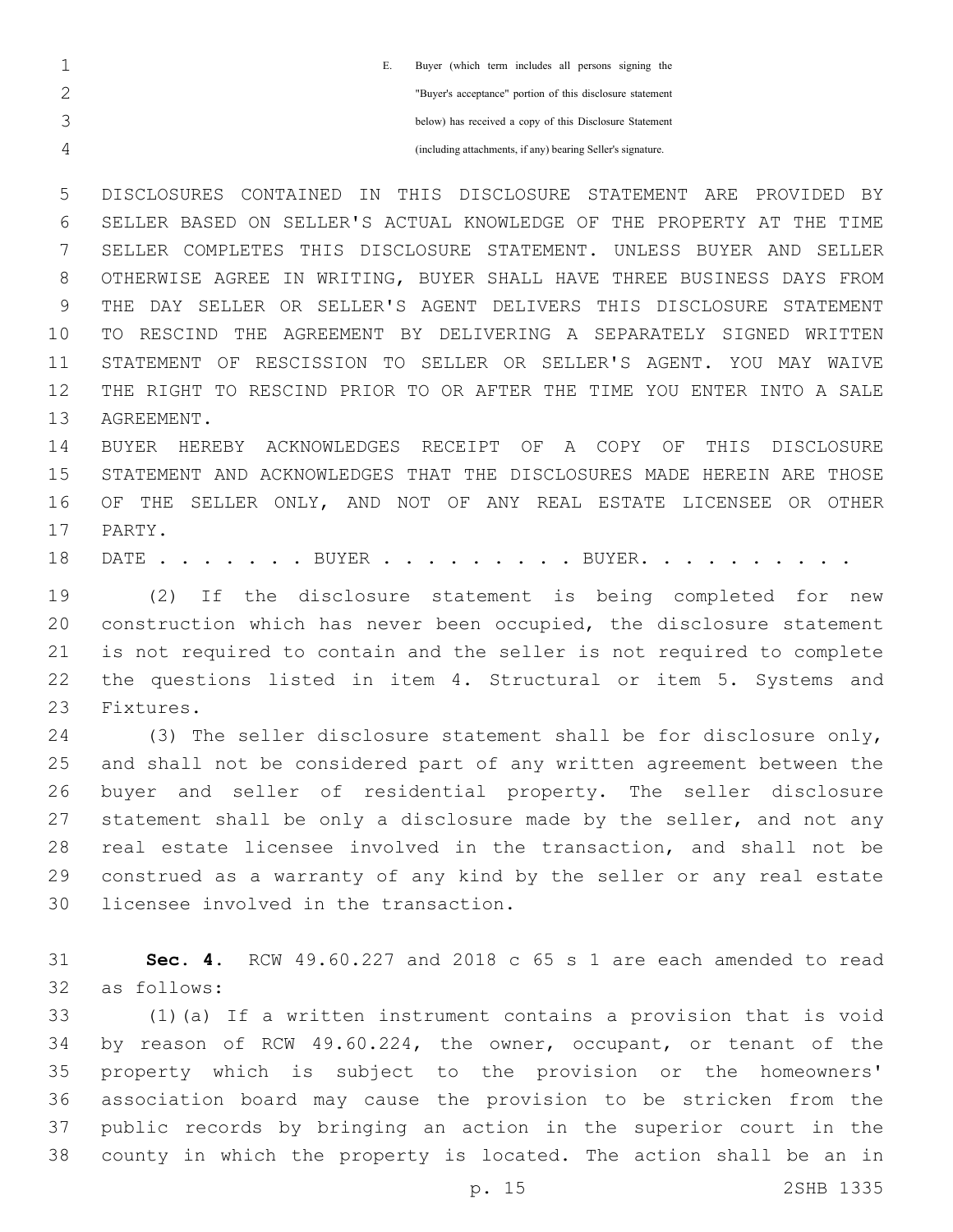rem, declaratory judgment action whose title shall be the description of the property. The necessary party to the action shall be the owner, occupant, or tenant of the property or any portion thereof. The person bringing the action shall pay a fee set under RCW 36.18.012.5

 (b) If the court finds that any provisions of the written instrument are void under RCW 49.60.224, it shall enter an order striking the void provisions from the public records and eliminating the void provisions from the title or lease of the property described 10 in the complaint. The person bringing the action shall deliver the 11 order by email, certified United States mail, or personally to the 12 office of the county auditor, or in charter counties the county official charged with the responsibility for recording instruments in 14 the county records, in the county in which the property is located. 15 The auditor or official shall remove the void provisions entirely 16 from the chain of title by removing the record from the chain of title if feasible, or by striking it through and including the order in the chain of title. A record removed from the chain of title may be preserved for historical or archival purposes.

 (2)(a) As an alternative to the judicial procedure set forth in subsection (1) of this section, the owner of property subject to a written instrument that contains a provision that is void by reason of RCW 49.60.224 may record a restrictive covenant modification 24 document with the county auditor, or in charter counties the county official charged with the responsibility for recording instruments in 26 the county records, in the county in which the property is located.

 (b) The modification document shall contain a recording reference 28 to the original written instrument.

(c) The modification document must state, in part:

 "The referenced original written instrument contains discriminatory provisions that are void and unenforceable under RCW 49.60.224 and federal law. This document strikes from the referenced original instrument all provisions that are void and unenforceable under law."34

 (d) The effective date of the modification document shall be the same as the effective date of the original written instrument.

 (e) If the owner causes to be recorded a modification document that contains modifications not authorized by this section, the county auditor or recording officer shall not incur liability for